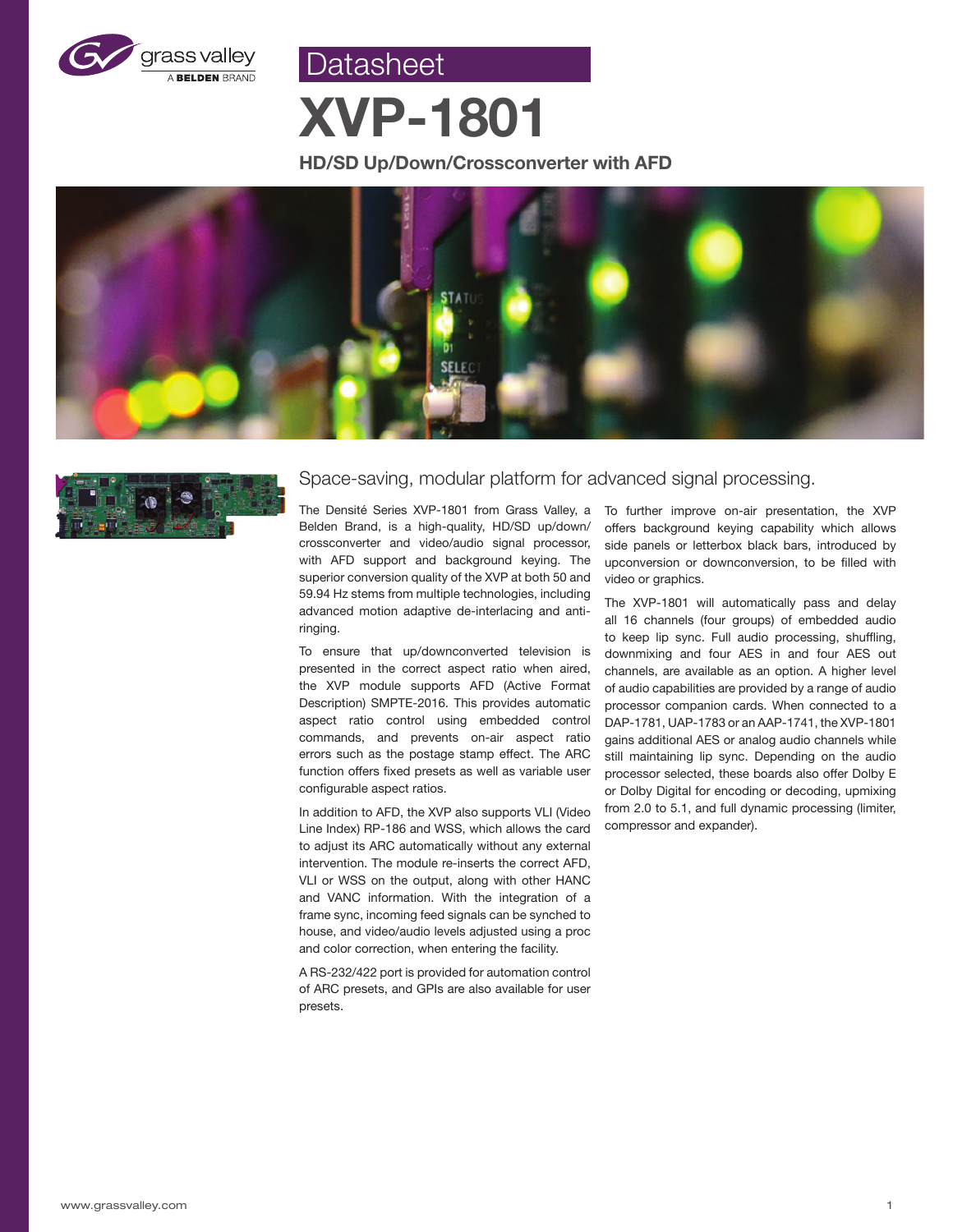#### **XVP-1801** HD/SD Up/Down/Crossconverter with AFD

#### KEY FEATURES

- Up/down/cross/ARC converter with frame sync
- Advanced adaptive video de-interlacing for higher image quality
- Automatic detection of film sequences
- Automatic ARC, using AFD (SMPTE -2016), VLI (RP-186) and WSS detection and correct re-insertion with the output
- Custom and fixed ARC presets
- Background keying capability during up or down conversion which allows side panels or letterbox black bars to be filled with video or graphic
- Built-in proc amp, color correction and legalizer
- Processes and converts ancillary data such as CC (608/708) and timecode
- Perfect audio/video synchronization plus additional audio fixed delay of up to 2 seconds
- Optional 16 channels of embedded full audio processing, shuffling and downmixing
- Optional 4 AES inputs and 4 AES outputs
- Dolby E compatible
- Audio metadata processing (SMPTE 2020-A)
- Compatible with Grass Valley audio processing cards, including the UAP-1783, AAP-174 and DAP-1781
- Multiple presets for save and recall
- RS-422 protocol and GPI ports for automation or external device control
- Thumbnail and ALM streaming over IP

#### **XVP-1801**

| Output |            | <b>SD</b> |     | HD     |           |         |            |
|--------|------------|-----------|-----|--------|-----------|---------|------------|
| Input  |            | 525       | 625 | 720p50 | 720p59.94 | 1080i50 | 1080i59.94 |
| 9      | 525        | X         |     |        | x         |         | х          |
|        | 625        |           | x   | x      |           | x       |            |
| 읖      | 720p50     |           | х   | x      |           | x       |            |
|        | 720p59.94  | x         |     |        | x         |         | x          |
|        | 1080i50    |           | х   | X      |           | x       |            |
|        | 1080i59.94 | x         |     |        | х         |         | х          |



XVP-1801 HD/SD Up/Down/Cross converter



 $\overline{\mathsf{O}}$ 

 $\overline{\mathsf{O}}$